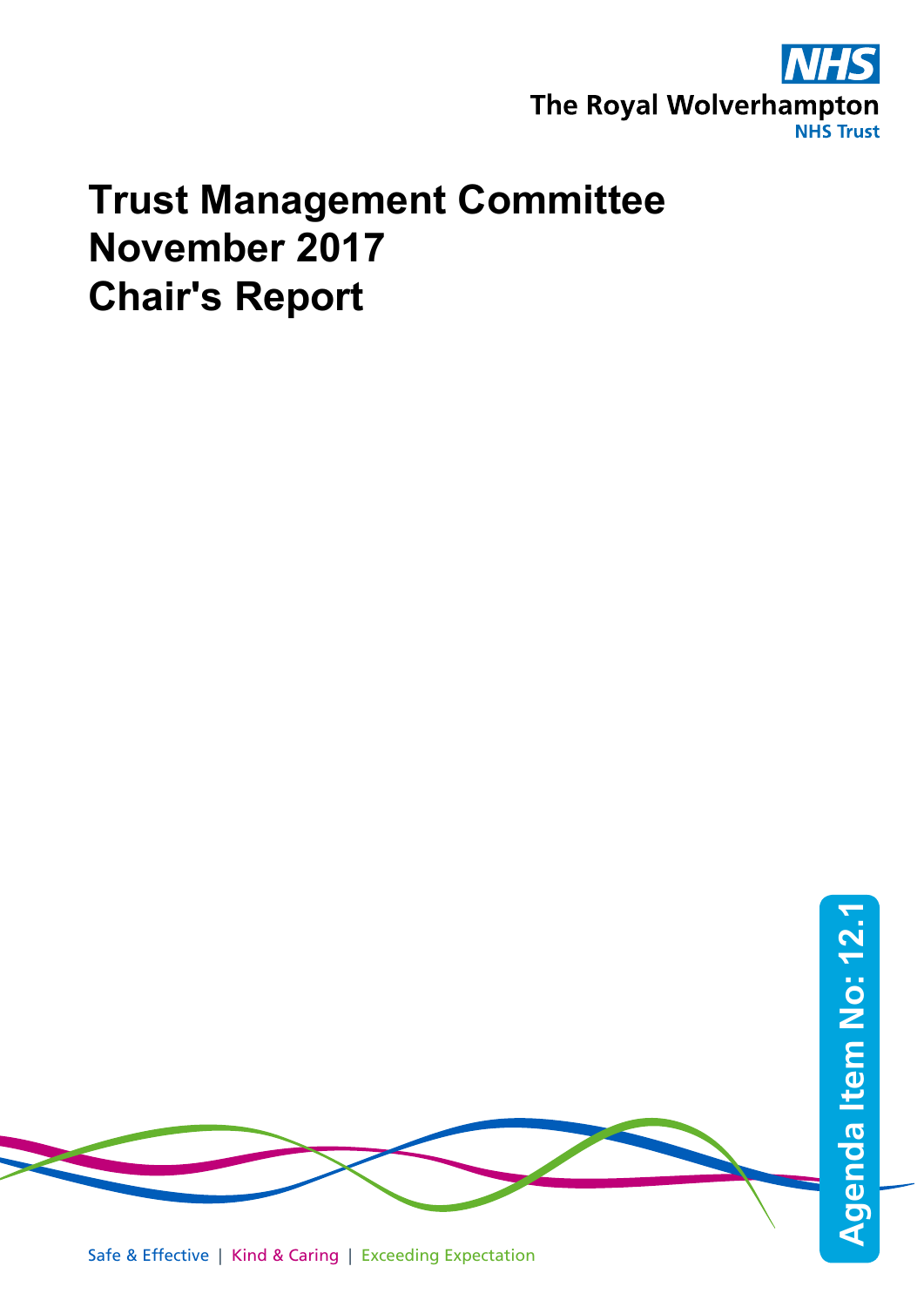|                                                              | <b>CHAIRMAN'S SUMMARY REPORT</b>                                           |                                                                                                                        |
|--------------------------------------------------------------|----------------------------------------------------------------------------|------------------------------------------------------------------------------------------------------------------------|
| <b>Name of Committee:</b>                                    | <b>Trust Management Committee</b>                                          |                                                                                                                        |
| <b>Report From:</b>                                          | <b>Chief Executive</b>                                                     |                                                                                                                        |
| Date:                                                        | 27 November 2017                                                           |                                                                                                                        |
| <b>Action Required by</b>                                    | X For Information                                                          |                                                                                                                        |
| receiving                                                    | $\Box$ Decision                                                            |                                                                                                                        |
| committee/group:                                             | □ Other                                                                    |                                                                                                                        |
|                                                              |                                                                            |                                                                                                                        |
| <b>Aims of Committee:</b>                                    | п                                                                          | To oversee and co-ordinate the Trust operations on a Trust-                                                            |
|                                                              | wide basis<br>To direct and influence the Trust service strategies and     |                                                                                                                        |
|                                                              | $\blacksquare$                                                             |                                                                                                                        |
|                                                              |                                                                            | other key service improvement strategies which impact on<br>these, in accordance with the Trust overall vision, values |
|                                                              | and business strategy.                                                     |                                                                                                                        |
|                                                              |                                                                            |                                                                                                                        |
| <b>Drivers:</b>                                              |                                                                            | The matters highlighted below are driven by the need and                                                               |
| Are there any links with Care<br>Quality Commission/Health & | desire to enhance patient experience, ensure patient safety,               |                                                                                                                        |
| Safety/NHSLA/Trust                                           | maximise operational efficiency and effectiveness, improve the             |                                                                                                                        |
| Policy/Patient Experience etc.                               | quality of services, and safeguard the financial position of the<br>Trust. |                                                                                                                        |
|                                                              |                                                                            |                                                                                                                        |
| <b>Main Discussion/Action</b>                                | Considered and approved the following business cases:                      |                                                                                                                        |
| <b>Points:</b>                                               |                                                                            |                                                                                                                        |
|                                                              | 17/346: Business Case – Recruitment of Consultant Urological               |                                                                                                                        |
|                                                              | Surgeon                                                                    |                                                                                                                        |
|                                                              | 17/347:                                                                    | Business Case - Purchase of<br>theatre<br>main<br>Anaesthetic Machines, induction room Anaesthetic machines            |
|                                                              | and recovery monitors                                                      |                                                                                                                        |
|                                                              | Dexamethasone                                                              | 17/348: Business Case - NICE TA 460 Adalimumab and                                                                     |
|                                                              | Hyperparathyroidism (NICE TA448)                                           | 17/350: Business Case - Etelcalcetide for Treating Secondary                                                           |
|                                                              | Infection in Adults                                                        | 17/351: Business Case - Stribild for the Treatment Of HIV-1                                                            |
|                                                              | 17/352: Business Case - Brivaracetam                                       |                                                                                                                        |
|                                                              | 17/355: Garage Business Case                                               |                                                                                                                        |
|                                                              | <b>House LV Electrical Infrastructure</b>                                  | 17/364: Business case approval - Replacement of Boiler                                                                 |
|                                                              | Approved the following policies;                                           |                                                                                                                        |
|                                                              |                                                                            |                                                                                                                        |
|                                                              | 17/366: OP41 Induction & Mandatory Training Policy                         |                                                                                                                        |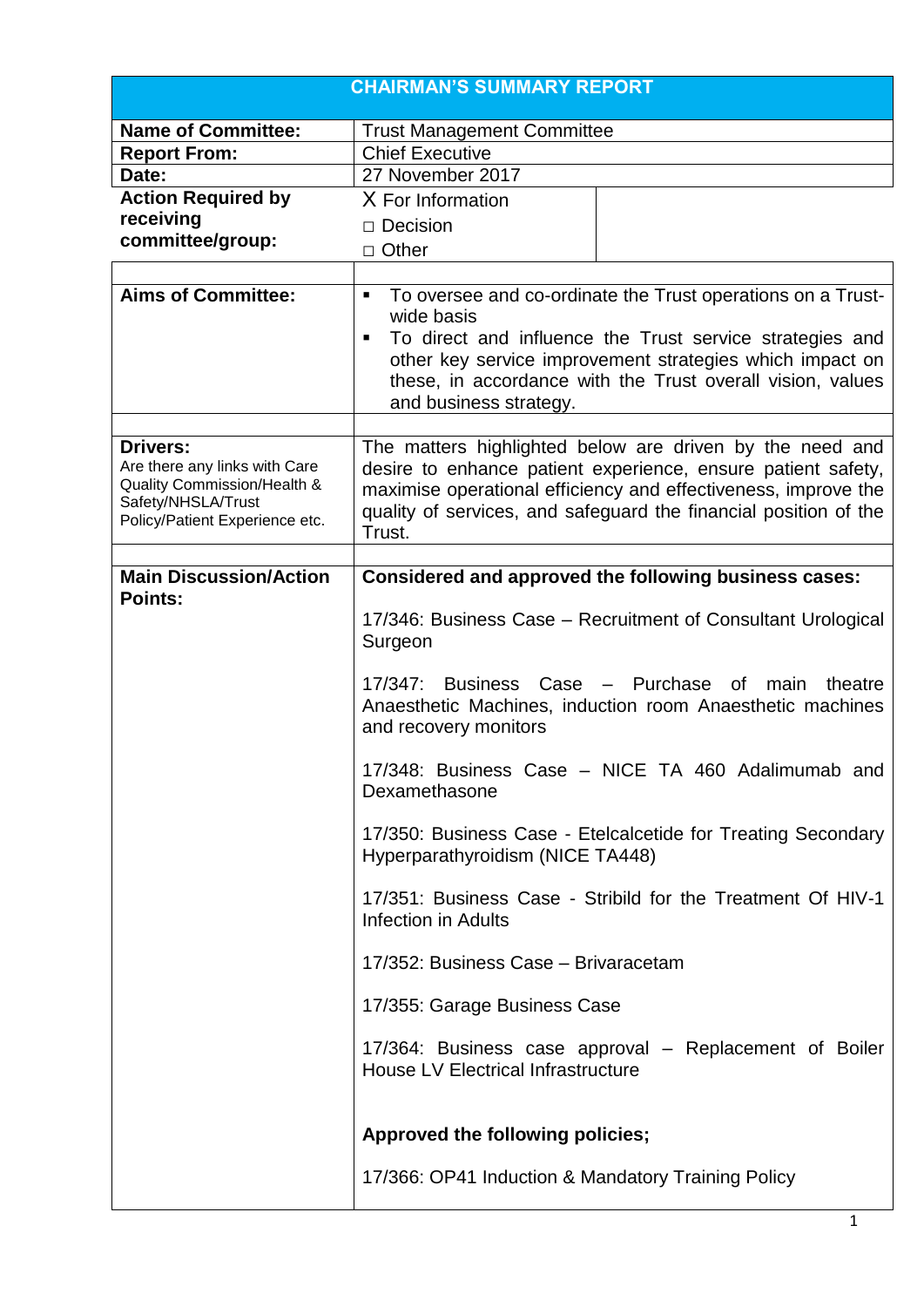|                                                                                                  | 17/367: HS03 Sharps Policy                                                                                                                                                                                                                                                                                                                                                                                  |
|--------------------------------------------------------------------------------------------------|-------------------------------------------------------------------------------------------------------------------------------------------------------------------------------------------------------------------------------------------------------------------------------------------------------------------------------------------------------------------------------------------------------------|
|                                                                                                  | 17/368: Engagement of Bank or Agency Nurses/Healthcare<br><b>Support Workers SOP</b>                                                                                                                                                                                                                                                                                                                        |
|                                                                                                  | 17/369: IP08 Infection Prevention Operational Policy                                                                                                                                                                                                                                                                                                                                                        |
|                                                                                                  | 17/370: NEW Health & Wellbeing Policy                                                                                                                                                                                                                                                                                                                                                                       |
|                                                                                                  | 17/370: CP51 Point of Care Testing Policy                                                                                                                                                                                                                                                                                                                                                                   |
| <b>Risks Identified:</b><br><b>Include Risk Grade</b><br>(categorisation matrix/Datix<br>number) | The Trust Management Committee has had regard to any risks<br>identified in respect of these matters. The TMC also has a<br>standing item on every agenda, at which point anybody present<br>may raise any matter which is deemed to be worthy of<br>consideration for inclusion on a risk register. Mortality was<br>identified at this meeting as a matter which merited inclusion<br>on a risk register. |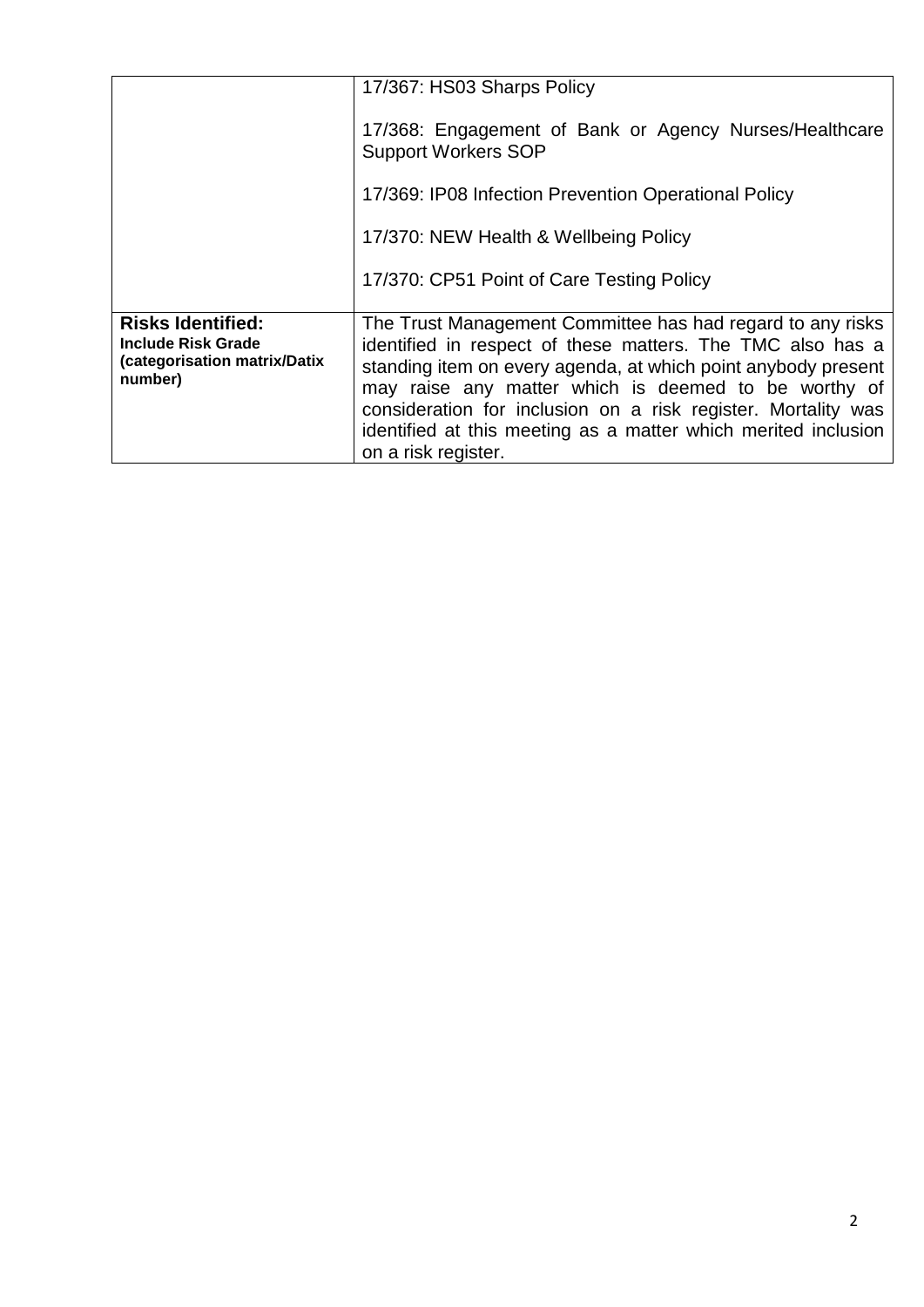## The Royal Wolverhampton NHS Trust

## **TRUST MANAGEMENT COMMITTEE**

## **Minutes of the meeting of the Trust Management Committee held at 1.30pm on Friday 24th November 2017 in the Board Room, Corporate Services Centre, Building 12, New Cross Hospital, Wolverhampton.**

#### **Present:**

| Mr I Badger                    |
|--------------------------------|
| Ms V.Whatley (for Dr M Cooper) |
| Dr L Dowson                    |
| Mr A Duffell                   |
| Ms C Etches                    |
| Mr L Grant                     |
| Dr S Grumett                   |
| Ms D.Hickman                   |
| Dr C Higgins                   |
| Ms C Hobbs                     |
| Mr D Loughton                  |
| Mr S Mahmud                    |
| Ms B Morgan                    |
| Mr W Nabih                     |
| Ms G Nuttall                   |
| Dr J Odum                      |
| Ms T Palmer                    |
| Mr T Powell                    |
| Mr K Stringer                  |
| Dr A K Viswanath               |
|                                |
|                                |

#### **In Attendance:**

#### **Apologies:**

Mr I Badger **Divisional Medical Director**, D1 Director of Infection Prevention and Control Divisional Medical Director, D2 Director of Workforce **Chief Nursing Officer** Deputy Chief Operating Officer, D1 Lead Cancer Clinician Deputy Chief Nurse Divisional Medical Director, D1 Head Nurse, D1 **Chief Executive** Director of Integration Head Nurse – Division 2 Head of Estates Developments **Chief Operating Officer Medical Director** Head of Midwifery Deputy Chief Operating Officer, D2 **Chief Finance Officer** Divisional Medical Director, D2

Ms S.Evans **Head of Communications** Mr S. Evans **Deputy Director of Strategic Planning & Performance** Ms A.Tennant Clinical Director of Pharmacy Mr K. Wilshere **Interim Trust Board Secretary** 

Professor J Cotton **Director of Research and Development** Mr S. Mahmud Director of Integration Dr B McKaig **Associate Medical Director -** Associate Medical Director -Appraisal/Revalidation Dr J Parkes Vertical Integrated GP Ms S Roberts Divisional Manager, Estates and Facilities Mr M Sharon Director of Planning and Performance Dr M Sidhu Clinical Director Vertical Integration Professor B Singh Clinical Director IT

### **17/336: Apologies for absence**

Apologies for absence were received from Professor J Cotton, Mr S. Mahmud, Dr B McKaig, Dr J Parkes, Ms S Roberts, Mr M Sharon, Dr M Sidhu and Professor B Singh.

#### **17/337: Declarations of Interest**

There were no new or changed declarations of interest given.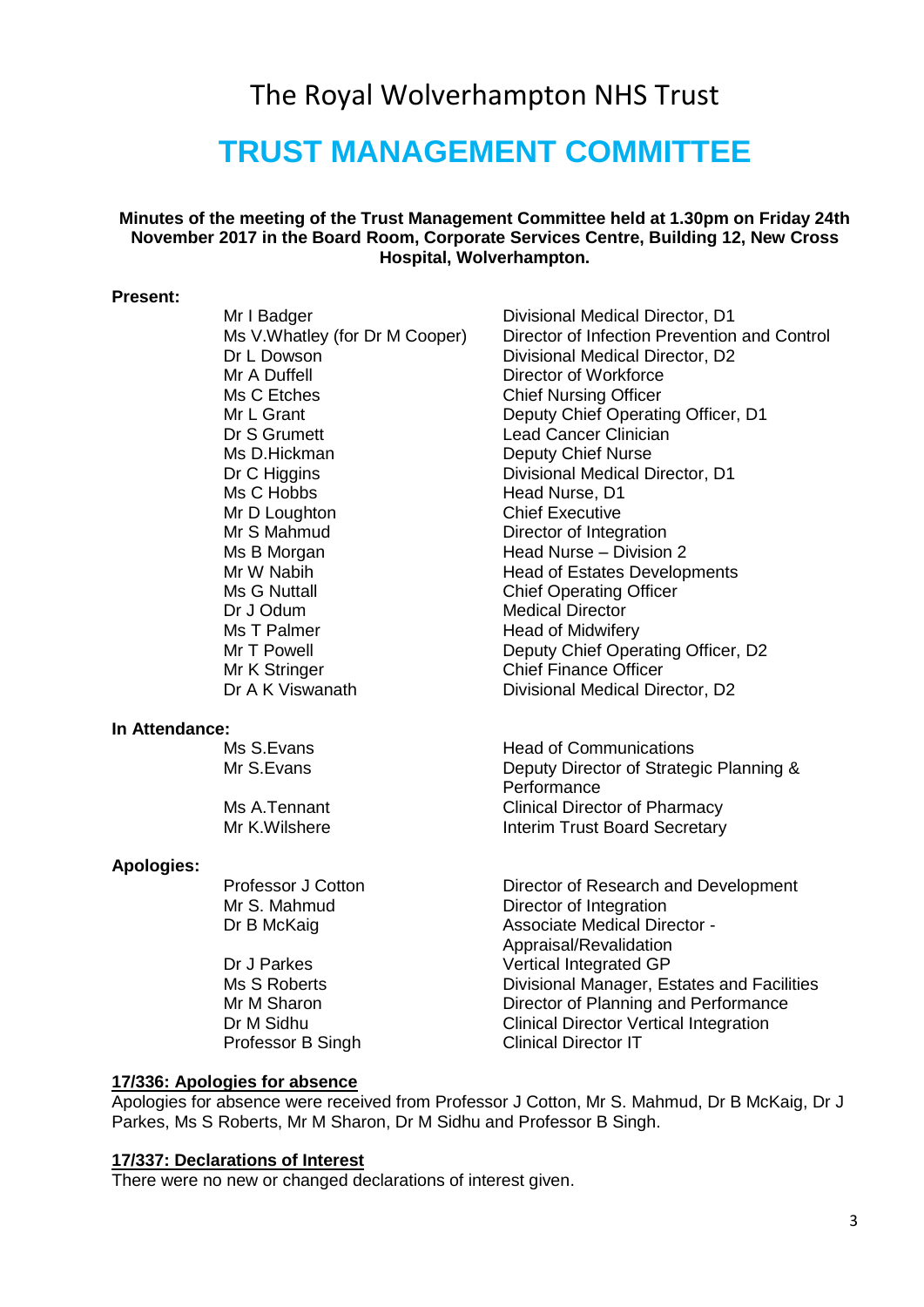## **17/338: Minutes of the meeting of the Trust Management Committee held on 27 October 2017**

There were no changes to the minutes other than those already submitted.

## **It was agreed: that the Minutes of the meeting of the Trust Management Committee held on 27 October 2017 be approved.**

## **17/339: Matters arising from the Minutes of the previous meeting**

There were no matters arising from the minutes raised.

## **17/340: Action Points List**

Report of Director of Workforce: Ms Locke to confirm the figures and any reasons for the differences.

## **It was agreed: that the Action Points from 27 October 2017 be noted as complete and closed.**

## **17/341: Quarterly Reports**

There were no quarterly reports submitted this month. The Information Management and Technology Report is deferred to the January 2018 Trust Management Committee.

## **17/342: Winter Planning Pressures**

Ms Nuttall introduced the item and provided a presentation of the key points and issues. She referred to high level items. Ms Nuttall clarified the bed capacity options and preferences with use to date. She went on to outline other options that present significant staffing challenges. The Ambulatory and Frailty unit is under construction with phase 1 opening pre-Christmas but with recruitment challenges. This is part of the admission prevent model being applied. Routine elective surgery will be suspended for the first week of January 2018.

Community Services will have reduced staffing levels over weekends and the bank holidays only. There is an option for additional step-down with prior CCG agreement. Social care staffing reduced over the holiday periods only. Ms Nuttall outlined the changes in delayed transfers of care responses recently and the ongoing issue with patients awaiting DTOC placements. She also referred to the implementation of the discharge to assess process. Dr Dowson referred to the potential opportunity for patients to be discharged to have their assessment made.

Ms Nuttall also highlighted that some Primary Care services will be open on the bank holidays. She went on the refer to an issue with Vocare staffing and ability to cope with volume – currently around 90% for a service required to be running at around 95-100%. She said this has a resulting impact on the RWT Emergency Department and reflects on the health economy reported figures. Mr Loughton said he would talk with Helen Hibbs regarding Vocare performance.

Ms Nuttall referred to the current level of take up of the seasonal flu jab by Trust staff at around 40%. The Trust has had some confirmed cases along with a rise in Norovirus cases. Ms Whately said a further push is required – some areas are as high as 68%. Mr Loughton asked for an email to all departments giving their comparative rates with a message to improve the rates in all areas. He asked why take up remains poor. Mr Powell said that a number of myths persist amongst staff regarding the vaccination. Mr Duffell said that a roving Nurse is available to provide jabs wherever required.

Ms Nuttall went on the describe the level and frequency of winter reporting currently in place and required by the centre including daily 'sit-reps', weekly escalation levels across organisations, reporting requirements and deadlines, exception reports on ED performance with a focus on 12 hour breaches and Ambulance handovers.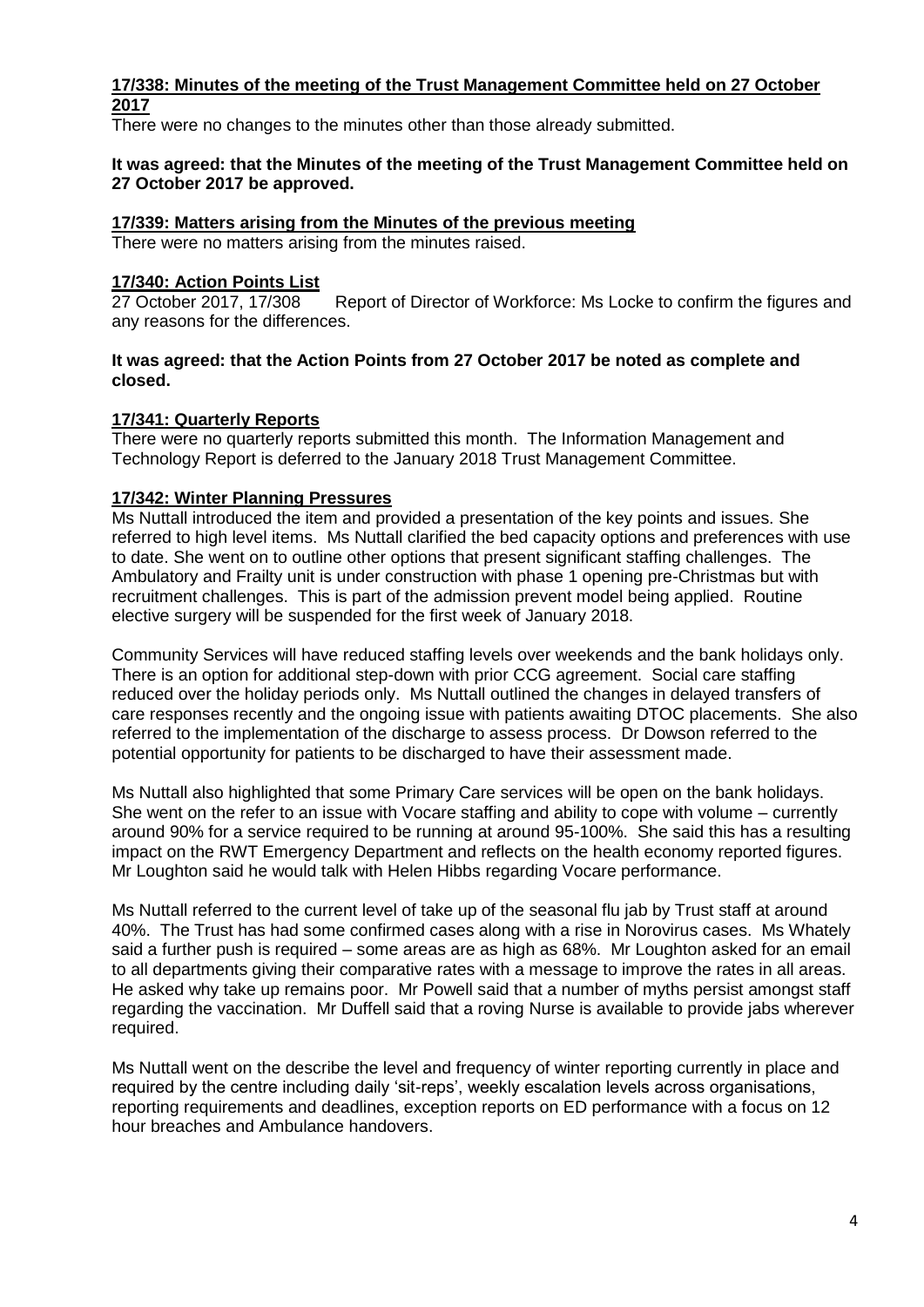Ms Nuttall emphasised the need for all patients in ED and the wards to have clearly documented plans in place. She said that discharges can take place over weekends to nursing homes , ensuring due notice is given and transport is booked well in time with an option to use an escalation option if WMAS vehicles are not available. She also said specialities responses to ED need to be constructive and timely with an ongoing focus on the need for teamwork and to pull together.

Mr Loughton emphasised the importance and size of the challenge relating to winter pressures. He went on to refer to other potential options to improve flow where possible such as progress chasers in ED. He also said that services need to increase the level of discharges over weekends again to increase flow. Dr Dowson referred to an increase within some Wards of weekend discharges. He highlighted those areas and said that where transport, pharmacy, community support and therapies present challenges in some areas. Mr Loughton said that such input can be put in place alongside local authority support.

Mr Loughton asked for work to be completed to examine the data, identify the barriers and have a plan to address areas of issue. Dr Odum said that most things take longer over the weekends some of which we can control and improve but others areas are beyond RWT control. Ms Nuttall said that planning will take place on additional services availability over weekends and that discharges are anticipated and booked in time. Mr Loughton referred to a Chief Executives meeting focussed on this issue on Monday 27 November 2017 and the importance of anticipating and tackling barriers to discharge and flow.

Mr Loughton also referred to the need to focus on clinical need and clinical safety in prioritising patient care and attending to the 12 hour waiting time. Ms Etches referred to the pressure and resulting fatigue in ED services. Mr Loughton re-iterated his concerns for the staff involved. Ms Etches said that the teamwork and leadership comments are key. Dr Dowson referred to pressures elsewhere in the surrounding areas. Dr Odum said the fatigue issue has been identified elsewhere. He said the focus should be on small incremental increases and improvements including supporting each other and between services.

Mr Loughton identified the pressures on the system irrespective of the winter situation. Dr Odum also asked for an emphasis on Infection Prevention practice standards to ensure the ongoing availability of resources. Dr Dowson asked whether the planned reduction in non-urgent elective operations in the first week of January 2018 would potentially release any clinicians to augment other areas if required such as in ED. Mr Badger said that other activity would need to continue with all other activities. Mr Loughton asked that staffing resource be looked at for other areas of need during that week such as general surgery and that agreement on this be reached between Dr Odum, Mr Badger, Dr Dowson and Ms Nuttall. Dr Dowson also asked the Chief Executive to undertake supportive visits to the ED to show his support for the clinical team over the winter period. Mr Loughton confirmed that he would.

## **It was agreed: that the Winter Planning Pressures information be received and noted.**

## **17/343: Patient Experience Annual Report**

Ms Etches introduced the report and highlighted the increase in complaints numbers whilst the proportion remains the same. She also referred to work underway regarding improving discharge planning. Cases reviewed by the Ombudsman are reducing and the number upheld has also reduced. She also referred to Family and Friends Test outcome and emphasised the importance placed on this feedback. She went on to highlighted the high level of recommendation on NHS Choices and changes to the Datix reporting system, changes to the phone system and re-design of the Patient Experience Team.

#### **It was agreed: that the Patient Experience Annual Report be received and noted.**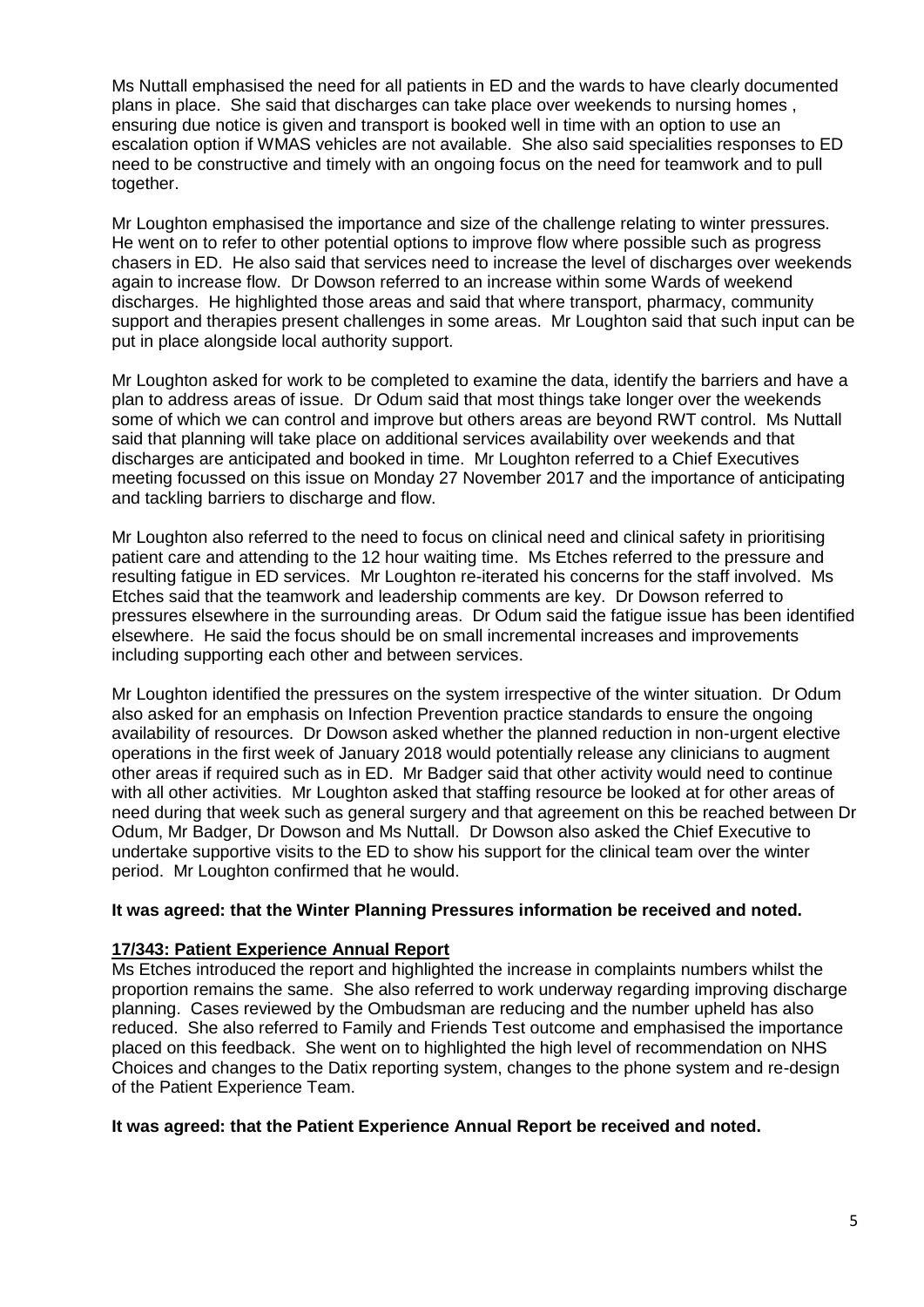## **17/344: Freedom to Speak Up Guardian Annual Report**

Mr Duffell introduced the report. He highlighted the main themes previously noted in previous reports.

## **It was agreed: that the Freedom to Speak Up Guardian Annual Report be received and noted.**

## **17/345: Division 1 -**

Dr Higgins introduced the Governance report. She highlighted that there were no red complaints and one red risk, no new risks and a further Never Event had occurred with the investigation in progress. She said there had been a fire evacuation test in Nucleus Theatres and suggested that maternity might be the next area for this.

Ms Hobbs introduced the Nursing Report and highlighted a further reduction in vacancies, sustained improvement in late observations, one fall with harm deemed unavoidable, no same sex breaches and a reduction in staffing breaches. She referred to an increase in pressure injuries in October and confirmed that work is underway to gather more information and understanding as to why this had occurred.

Ms Palmer introduced the Midwifery report highlighting the number of bookings. She referred to there not yet having been any impact from the letter and cap on numbers – it is expected that this will do so in due course. She highlighted the potential impact from Shrewsbury and Telford Hospitals (SaTH). Mr Loughton said that recruitment can continue even if for more junior or inexperienced staff and including the wider staff team requirements. Ms Palmer said there were also pressures on the physical environment that will be looked at. Dr Higgins highlighted the knock-on pressure created in Paediatric services and plans to recruit and provide appropriate space.

Mr Loughton asked what else was being done to recruit or reduce turnover. Ms Hobbs highlighted initiatives to date. Mr Loughton proposed consideration of a tie in with the Birmingham Children's Hospital that might make it more attractive to newly qualified and junior members of staff.

## **It was agreed: that the Divisional Report – Division 1 be received and noted.**

## **17/346: Business Case – Recruitment of Consultant Urological Surgeon**

Mr Badger introduced the Business Case.

## **It was agreed: that the business case for Business Case – Recruitment of Consultant Urological Surgeon be approved.**

#### **17/347: Business Case – Purchase of main theatre Anaesthetic Machines, induction room Anaesthetic machines and recovery monitors.**

Mr Loughton asked that this be approved and considered to be brought forward depending on the financial requirements. Mr Stringer confirmed that the delivery date will be appropriate.

## **It was agreed: that the business case for Purchase of main theatre Anaesthetic Machines, induction room Anaesthetic machines and recovery monitors be approved.**

## **17/348: Business Case – NICE TA 460 Adalimumab and Dexamethasone**

Mr Badger introduced the Business Case.

**It was agreed: that the business case for NICE TA 460 Adalimumab and Dexamethasone be approved (subject to Commissioner confirmation).**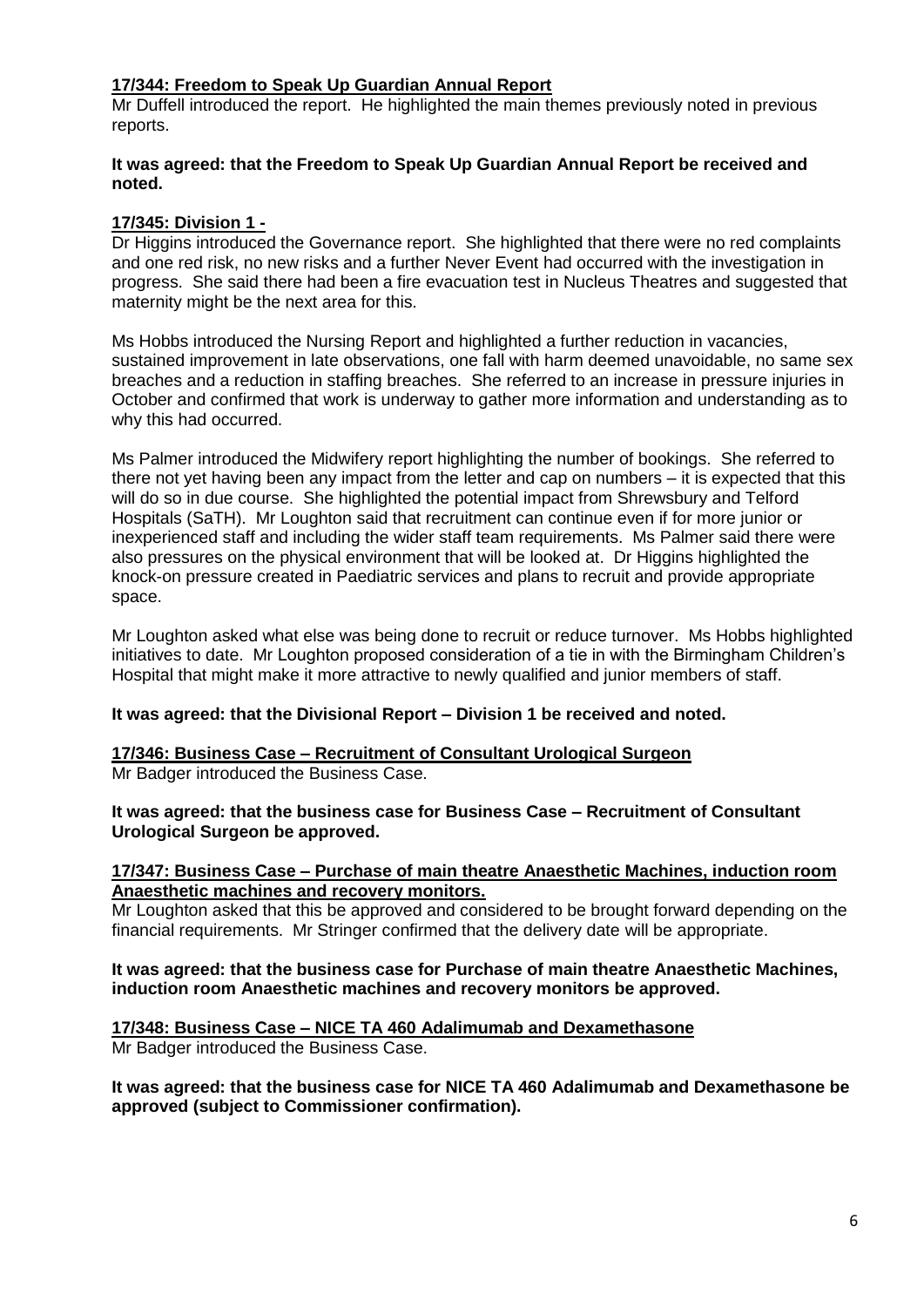## **17/349: Divisional report – Division 2**

Ms Morgan introduced the report and highlighted the breaches in staffing numbers referred to in the report, the current vacancy level, turnover in October and recent recruitment initiatives. She said that the event on the 18 November went well with staff recruited from surrounding areas and newly qualified staff. Mr Loughton congratulated the staff for the continued achievements.

Dr Dowson introduced the Governance Report and highlighted that there were no red complaints and that the Division currently has 2 red risks with no new red risks in the month. He also highlighted new live data systems about to commence. The lack of flow Sundays to Tuesdays impact has been significant. He also said there had been an increase in serious incidents coincidental with reduced flow and increased pressure in the system. Dr Dowson said that human factors work with the Ambulance service to look at aspects of the handover process and system was about to commence. Dr Odum supported this work with Mark Docherty from WMAS.

## **It was agreed: that the Divisional Report – Division 2 be received and noted.**

## **17/350: Business Case - Etelcalcetide for Treating Secondary Hyperparathyroidism (NICE TA448)**

Dr Viswanath introduced the Business Cases as outlined.

**It was agreed: that the business case for Etelcalcetide for Treating Secondary Hyperparathyroidism (NICE TA448) be approved.**

**17/351: Business Case - Stribild for the Treatment Of HIV-1 Infection in Adults It was agreed: that the business case for Stribild for the Treatment Of HIV-1 Infection in Adults be approved.**

## **17/352: Business Case - Brivaracetam**

**It was agreed: that the business case for Brivaracetam be approved.**

## **17/353: Report of Director of Workforce**

Mr Duffell introduced the report. He said that the National Staff Survey responses currently stands at 37% for the Trust. He asked that staff be encouraged and supported to complete. He said the Every Voice Matters event went well, progress with the Armed Forces staff as a potential employer of staff leaving the services. He said sickness absence rates are now being compared with model hospital information and consideration of revising the target to an achievable realistic figure. Mr Duffell also highlighted recent recruitment events success and Bank Staff recruitment underway.

Mr Duffell said that recruitment to General Surgery had not been successful and Mr Badger highlighted the reasons for this. Mr Duffell said that turnover continues to reduce. Dr Viswanath asked any reason why absence rates low in Primary Care. Mr Duffell said it was small number of staff involved. Mr Loughton said that there are also cultural differences and contract differences for staff in Primary Care. Mr Duffell said that the work from Primary Care in Human resources is increasing.

#### **It was agreed: that the Report of Director of Workforce be received and noted.**

## **17/354: Report of the Chief Operating Officer – Integrated Quality and Performance Report (IQPR)**

Ms Nuttall introduced the report and referred to page 30 Cancer Performance figures and the impact of the increase in patients. Mr Loughton asked for a briefing on the situation.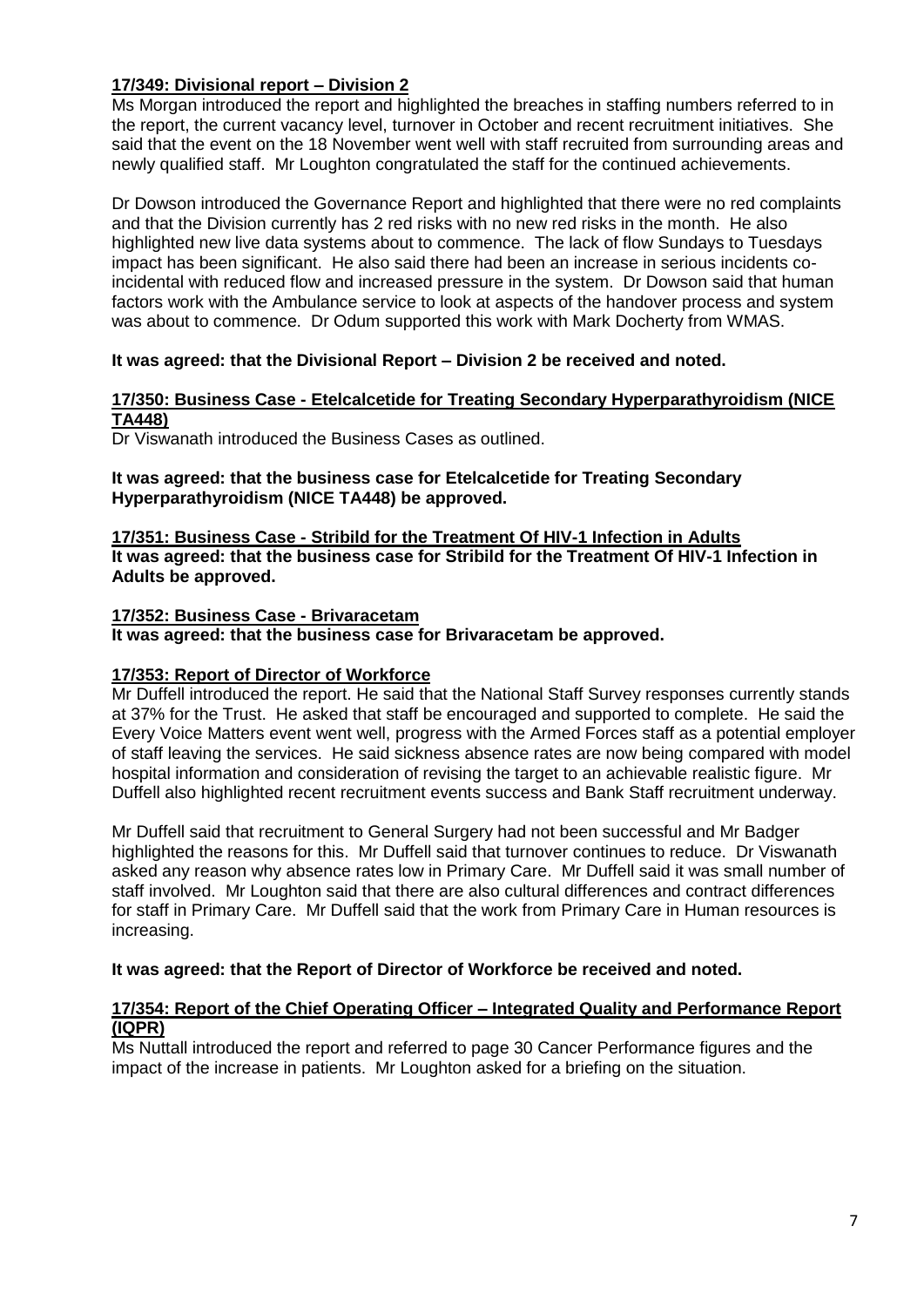Mr Loughton asked for an update on the progress from City and Sandwell Cancer services changes. Dr Grumett gave a summary of the process, impact to date and the issues as yet unresolved. Ms Nuttall said there was to be a meeting regarding Gynaecology service issues, process and timing. Mr Duffell asked whether it was clear what the knock on workload would be. Ms Nuttall said it wasn't. Dr Odum said he continues to be concerned by the situation. Mr Loughton said that the situation had been appallingly handled by the specialist commissioners concerned.

## **It was agreed: that the Integrated Quality and Performance Report be received and noted.**

## **17/355: Garage Business Case**

Ms Nuttall introduced the Business Case for the transfer of garage services.

## **It was agreed: that the business case for the transfer of Garage Services be approved.**

Mr Loughton said that the interviews are on the  $12<sup>th</sup>$  December 2017 for the new Director of Nursing.

## **17/356: Report of the Chief Nursing Officer**

Ms Hickman introduced the report as provided.

## **It was agreed: that the Report of the Chief Nursing Officer be received and noted.**

## **17/357: Report of the Chief Finance Officer**

Mr Stringer gave a summary overview of the budget statement and potential impact. He said that it was new money both revenue and capital (routed through STP's). Pay cap release funding only relates to Agenda for Change contracts and only in relation to productivity increases. Mr Duffell said it would be June or July 2018 before any pay situation would be clarified. Mr Loughton asked for briefing on how Nursing Productivity is defined. Mr Duffell said he thought it would be marginal and revisions to terms and conditions. Mr Stinger said that productivity is up from research done.

Mr Stringer summarised the month end financial position as finely balanced. He referred to improved activity in Divisions and lower levels of agency use and cost bringing the Trust within the agency control total. He went on to look at cost improvement and the likelihood of achieving the control total at the end of Q3 and the possible impact should that not be met at year end.

## **It was agreed: that the Report of the Chief Finance Officer be received and noted.**

## **17/358: Capital Programme Update Month 7 October 2017**

Mr Nabih introduced the report highlighting slightly behind plan.

## **It was agreed: that the Capital Programme Update Month 7 October 2017 be received and noted.**

## **17/359: Minutes of the Operational Finance Meeting 19 October 2017**

**It was agreed: that the Minutes of the Operational Finance Meeting 19 October 2017 be received and noted.**

## **17/360: Property Management update**

Mr Nabih introduced the report for information.

#### **It was agreed: that the Property Management Report be received and noted.**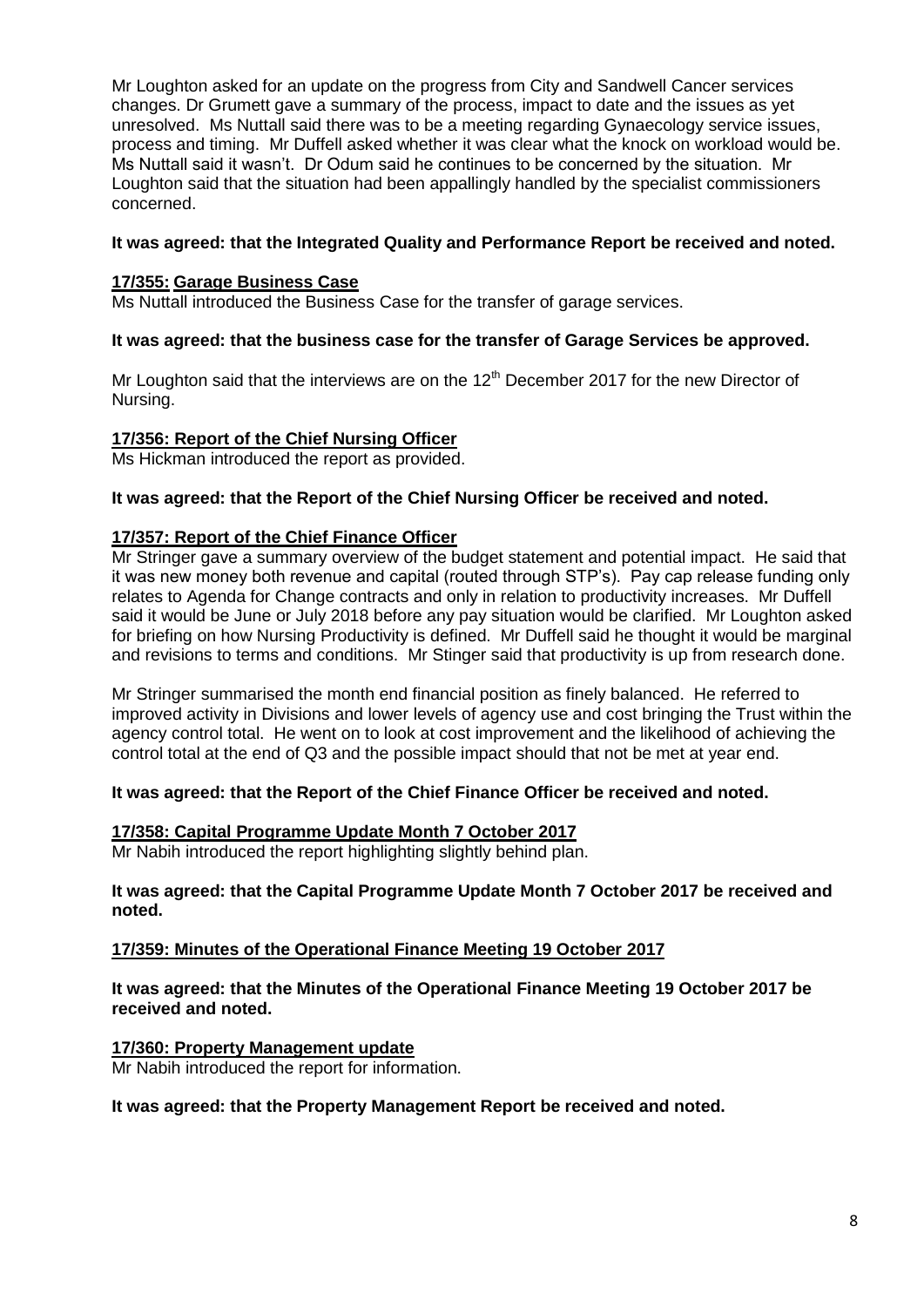## **17/361: Financial Recovery Board Update**

Mr Evans introduced the report and highlighted the Cost Improvement Position and underlying position. He highlighted the likely year end position and shortfall predicted. He also highlighted the progress with the Clinical Excellence Programme and the work commissioned from Deloitte and the work of the Theatres Group. Dr Odum asked about how the Surgeons are viewing the work. Mr Grant said it is being monitored on a regular basis.

## **It was agreed: that the Financial Recovery Board Update be received and noted.**

## **17/362: Draft Trust Strategy**

Mr Evans introduced the Draft Trust Strategy and highlighted the changes proposed to the Vision and one of the Strategic Objectives using the word Communities instead of patients, and health care system instead of services. He emphasised that activities have all been aligned with the Vision and Objectives.

### **It was agreed: that the Draft Trust Strategy be approved and recommended for approval confirmation at Trust Board.**

#### **17/363: Black Country Pathology Final Business Case**

Mr Evans introduced this as the current version and added that staff briefings have taken place and is pending the Board meetings of the Trust's involved. Mr Loughton asked for a press release follow the Trust Board outcome.

**It was agreed: that the current draft Black Country Pathology Final Business Case be received and noted and recommended for approval confirmation at Trust Board.**

**17/364: Business case approval – Replacement of Boiler House LV Electrical Infrastructure** Ms Nuttall introduced the Business Case as in the programme or works.

**It was agreed: that the Business case approval – Replacement of Boiler House LV Electrical Infrastructure be approved.**

#### **17/365: Report of the Director of Integration – Vertical Integration Update Report**

Mr Loughton referred to a recent visit to a prospective practice in Staffordshire. There followed a discussion regarding single handed practices and recent practices that have joined the Trust. Mr Evans also highlighted an impending eight practice tender in Walsall. There followed a discussion of potential bidders and competition for the tender.

### **It was agreed: that the report of the Director of Integration – Vertical Integration Update Report be received and noted.**

## **17/366: OP41 Induction & Mandatory Training Policy**

**It was agreed: that the OP41 Induction & Mandatory Training Policy be approved.**

## **17/367: HS03 Sharps Policy**

**It was agreed: that the HS03 Sharps Policy be approved.**

#### **17/368: Engagement of Bank or Agency Nurses/Healthcare Support Workers SOP**

**It was agreed: that the Engagement of Bank or Agency Nurses/Healthcare Support Workers SOP be approved.**

#### **17/369: IP08 Infection Prevention Operational Policy**

**It was agreed: that the IP08 Infection Prevention Operational Policy be approved.**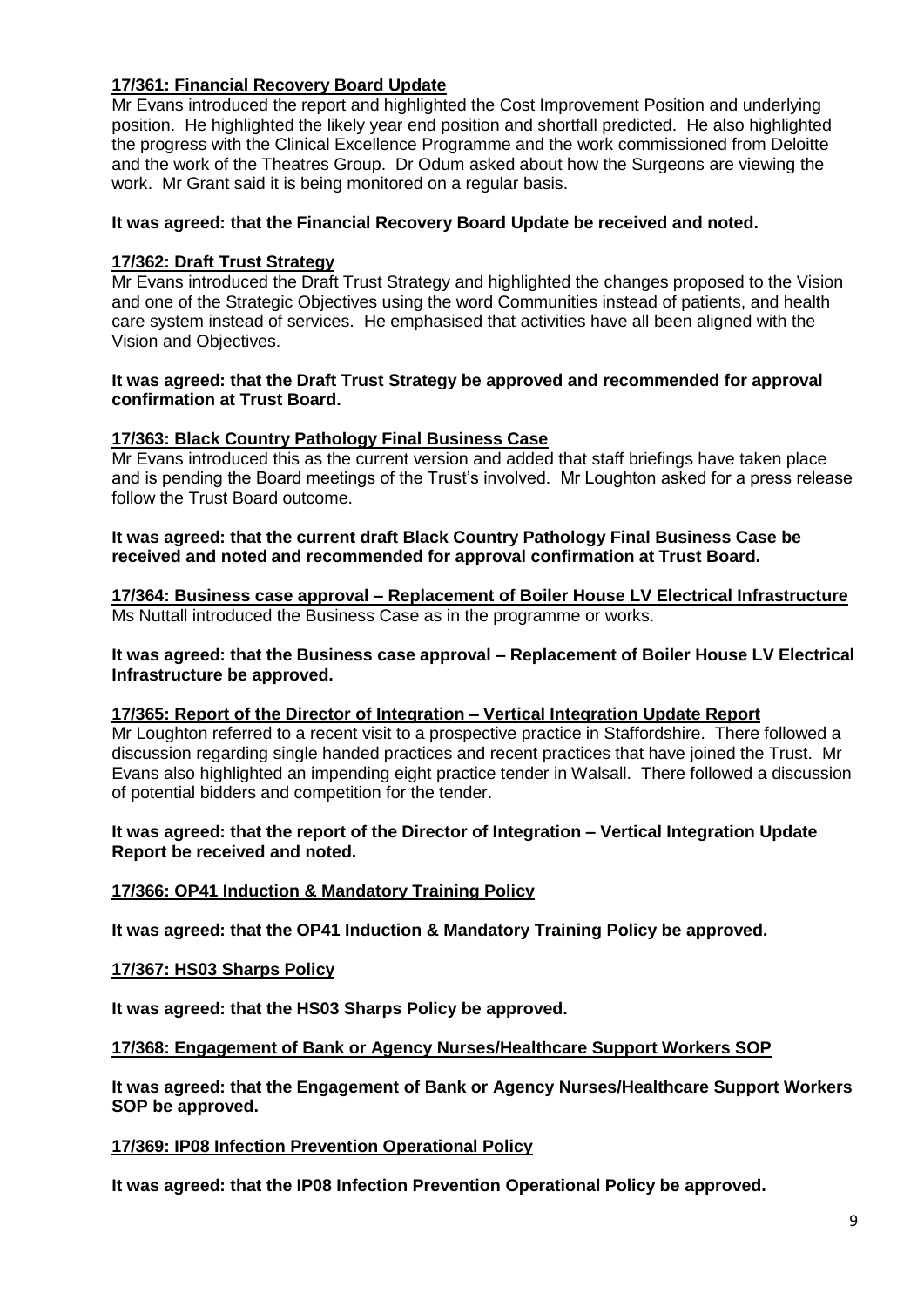## **17/370: NEW Health & Wellbeing Policy**

**It was agreed: that the Health & Wellbeing Policy be approved.**

## **17/370: CP51 Point of Care Testing Policy**

## **It was agreed: that the CP51 Point of Care Testing Policy be approved.**

## **17/371: CP36 Chaperone SOP**

This was not received and any decision was therefore deferred.

#### **17/372: MP08 Use of Free of Charge Drugs New Policy**

This was not received and any decision was therefore deferred.

## **17/373: Risk (Standing Item)**

The risks identified as per Divisional reports. Ms Nuttall confirmed that the Trust Risk Register entry will be revised to reflect the emerging situation in Cancer Care in City and Sandwell.

**Action:** Ms Nuttall to revise the appropriate Trust Risk register entry.

## **17/374: Any Other Business**

There was no other business raised.

The meeting ended at 2.45pm when the CQC Meeting commenced.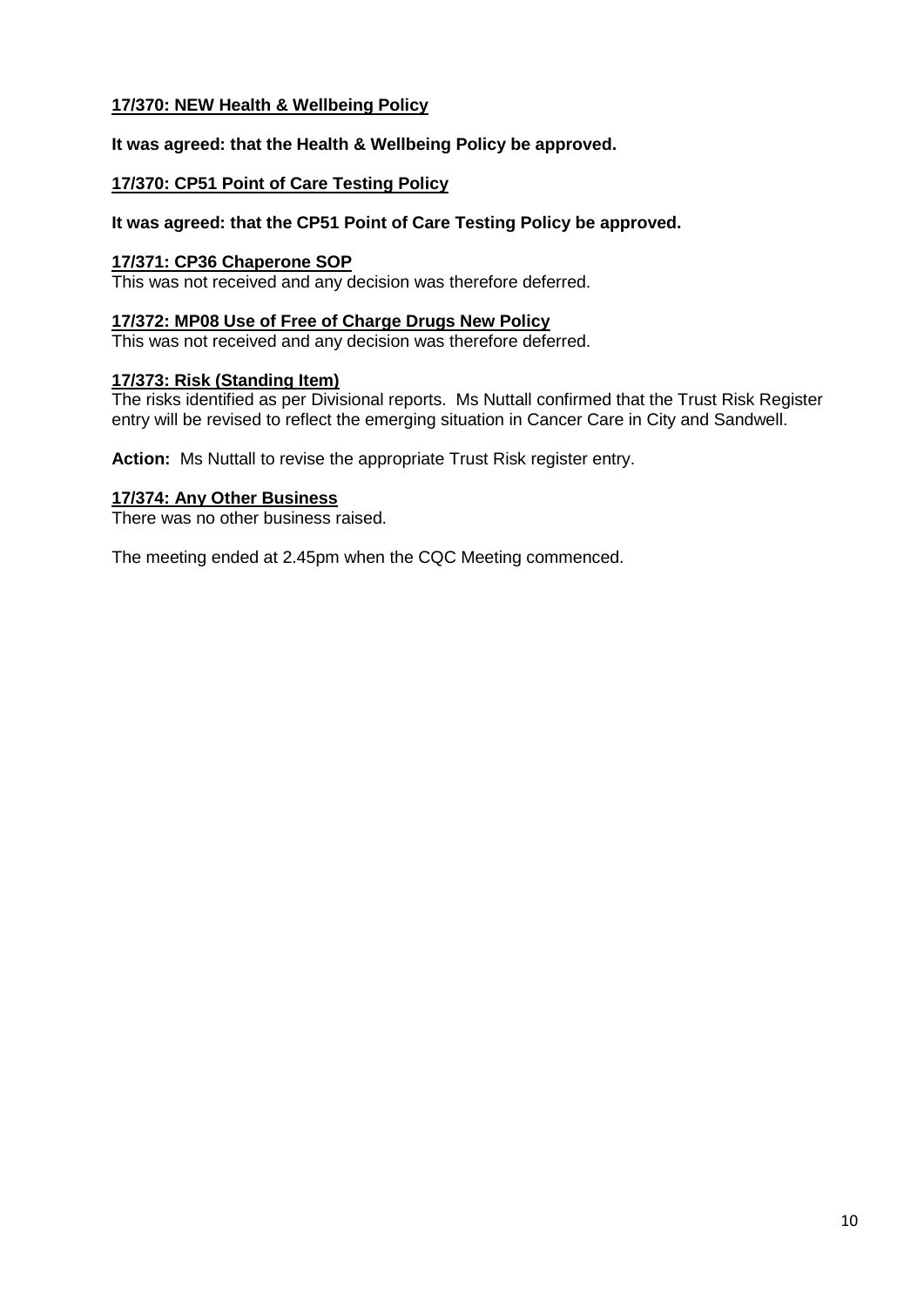## **17/375: CQC Preparation**

Ms Hickman introduced the CQC preparation position anticipated for quarter 4 of 2017/2018. She referred to the QSAG report provided highlighting the key issues as:

- Fundamental standards information to include Vertical Integration information
- Changes to Core service definitions for those areas that might be visited and specific evidence for each revised area.

The Report provides an overview of the self-assessment by core service submitted in the PIR. Ms Hickman emphasised the need to be balanced about making the ratings judgements. – are they accurate, balanced and followed-through/learnt from alongside improvements already achieved.

Mr Loughton also emphasised the need to maximise the achievement and innovation to date as well as actions for further gains. Ms Tennant said that staff sometimes need to be reminded of how innovative they already are being. Mr Badger and Mr Loughton spoke of previous experiences regarding practice issues during the previous reviews.

Internal Audit are currently testing the information flow, quality and consistency to be shared at the December CQC Core Group meeting (tbc).

Ms Hickman gave a presentation of learning from recent reports and other Trust's journey's and she referred to Bristol who have gone from requires improvement to outstanding. Focus was on:

- Detail in the previous report regarding consistency.
- Key staff engagement and messages, being proud of services, introducing themselves.
- Testing of risk processes to break cycles of risks and incidents e.g. Never Events with consequential impacts.
- Staff familiarity with CQC language.
- Senior staff visibility and conversations.
- Whole Trust approach and messages 'in it together'.
- Use of 'Happy App' as a barometer.
- Use of infographics to put across key messages in a simple, clear way.
- Videos of staff talking about an inclusive culture.
- Focus groups rated issues from local determination and control to corporate team.
- Evidence matching what is said.
- Focus on quality and safety from ward to Board over and above metrics, external reviews et al.
- Recognition of the gaps and improvements required and being pursued related to current Actions.

Mr Loughton confirmed that the Trust Primary care GP services will be regarded a single service.

There followed a discussion about how to promote inclusion, engagement and appetite. Dr Odum said there is a need to talk up and out as well as acknowledging issues and actions. Dr Higgins said that communications and social media can aid the positive messages and current innovations.

There was discussion of executives taking a lead in identified areas to support staff in feeling confident to speak out about what is good and what is changing across whole staff teams from support and ancillary staff, clinical staff and all involved. Mr Duffell emphasised maximising every gain, marginal or otherwise. Ms Tennant offered a 'blow your own trumpet' type initiative including external and internal validation. Mr Badger suggested senior staff helping to model speaking to 'officials' in a confident and informed way. Mr Loughton said it is a recognition also of the day to day reality good and sometimes not so good. Dr Odum agreed for the need for balance and a focus on the right things such as patient safety and clinical priority.

How are the senior team going to engage with staff as identified to ensure connection with a clear message and leaders supporting and facilitating that message. Ms Hickman said there is a template for focus groups used in Bristol. Ms Etches added experience from Burton Hospitals about the pride and loyalty of the staff to work at the Hospital and as part of the community. Mr